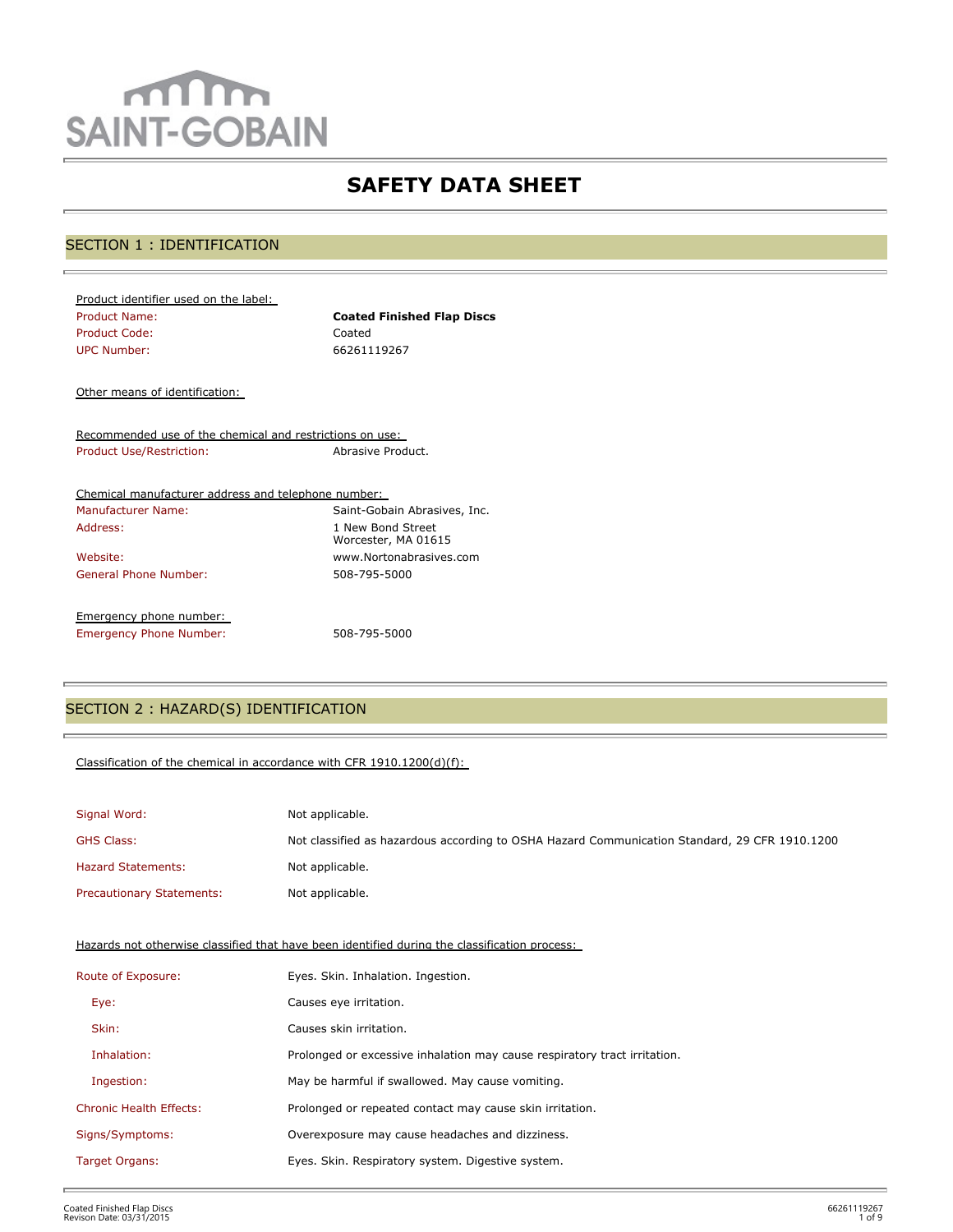Aggravation of Pre-Existing Conditions:

#### **Fiberglass**

 Inhalation: Fiberglass contained in wheels have fiber diameters greater than 10 um, therefore considered non-respirable.

## SECTION 3 : COMPOSITION/INFORMATION ON INGREDIENTS

#### Mixtures:

| <b>Chemical Name</b>        | CAS#           | <b>Ingredient Percent</b> | EC Num.   |
|-----------------------------|----------------|---------------------------|-----------|
| Crystalline Silica, Quartz  | 14808-60-7     | $5 - 10$ by weight        | 238-878-4 |
| Starch                      | 65996-63-6     | $1 - 5$ by weight         |           |
| <b>Aliphatic Amines</b>     | No Data        | $1 - 5$ by weight         |           |
| Inorganic fluorides         | Not Applicable | $5 - 10$ by weight        |           |
| <b>Animal Glue</b>          | No Data        | $1 - 5$ by weight         |           |
| Cotton                      | No Data        | $10 - 30$ by weight       |           |
| Zirconium dioxide           | 1314-23-4      | $5 - 10$ by weight        | 215-227-2 |
| Epoxy resin                 | 25068-38-6     | $10 - 30$ by weight       |           |
| Fiberglass                  | 65997-17-3     | $1 - 5$ by weight         | 266-046-0 |
| Calcium carbonate           | 1317-65-3      | $5 - 10$ by weight        | 215-279-6 |
| Amorphous Silica, Fumed     | 112945-52-5    | $1 - 5$ by weight         |           |
| Aluminum Oxide, Non-fibrous | 1344-28-1      | $10 - 30$ by weight       | 215-691-6 |
| Resin                       | 9003-35-4      | $10 - 30$ by weight       |           |

## SECTION 4 : FIRST AID MEASURES

#### Description of necessary measures:

| Eye Contact:         | Immediately flush eyes with plenty of water for at least 15 to 20 minutes. Ensure adequate flushing of the<br>eyes by separating the eyelids with fingers. Remove contacts if present and easy to do. Continue rinsing.<br>Get medical attention, if irritation or symptoms of overexposure persists. |
|----------------------|-------------------------------------------------------------------------------------------------------------------------------------------------------------------------------------------------------------------------------------------------------------------------------------------------------|
| <b>Skin Contact:</b> | Immediately wash skin with soap and plenty of water.<br>Get medical attention if irritation develops or persists.                                                                                                                                                                                     |
| Inhalation:          | If inhaled, remove to fresh air. If not breathing, give artificial respiration or give oxygen by trained<br>personnel. Seek immediate medical attention.                                                                                                                                              |
| Ingestion:           | If swallowed, do NOT induce vomiting. Call a physician or poison control center immediately. Never give<br>anything by mouth to an unconscious person.                                                                                                                                                |

è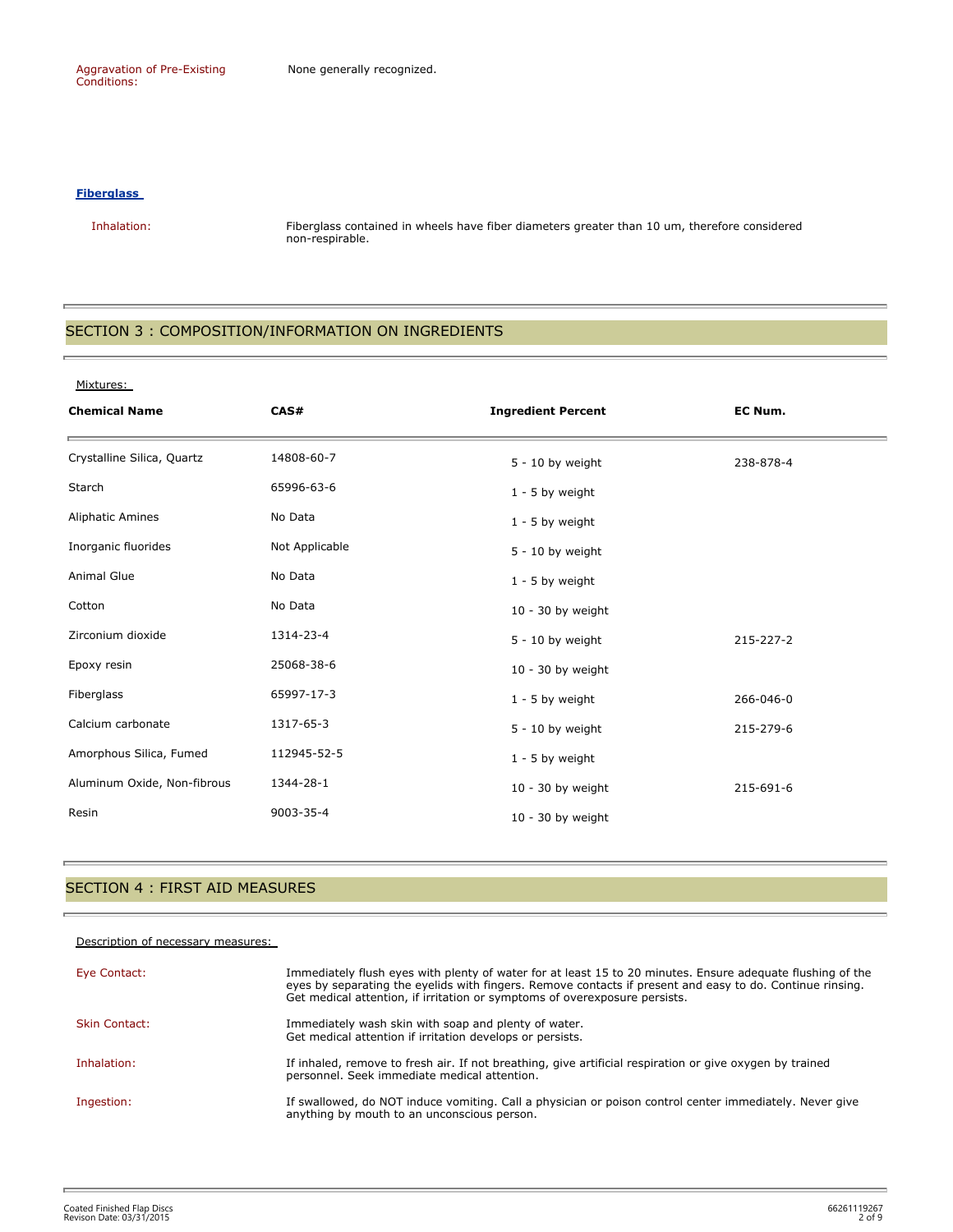#### Most important symptoms/effects, acute and delayed:

Other First Aid: Not applicable.

## Indication of immediate medical attention and special treatment needed:

Note to Physicians: Not applicable.

## SECTION 5 : FIRE FIGHTING MEASURES

| Suitable and unsuitable extinguishing media:                    |                                                                                                                                  |  |
|-----------------------------------------------------------------|----------------------------------------------------------------------------------------------------------------------------------|--|
| Suitable Extinguishing Media:                                   | Use alcohol resistant foam, carbon dioxide, dry chemical, or water fog or spray when fighting fires<br>involving this material.  |  |
| Unsuitable extinguishing media:                                 | Not applicable.                                                                                                                  |  |
|                                                                 |                                                                                                                                  |  |
| Specific hazards arising from the chemical:                     |                                                                                                                                  |  |
| <b>Hazardous Combustion</b><br>Byproducts:                      | Not applicable.                                                                                                                  |  |
| <b>Unusual Fire Hazards:</b>                                    | Not applicable.                                                                                                                  |  |
|                                                                 |                                                                                                                                  |  |
| Special protective equipment and precautions for fire-fighters: |                                                                                                                                  |  |
| Protective Equipment:                                           | As in any fire, wear Self-Contained Breathing Apparatus (SCBA), MSHA/NIOSH (approved or equivalent)<br>and full protective gear. |  |
| Fire Fighting Instructions:                                     | Not applicable.                                                                                                                  |  |
|                                                                 |                                                                                                                                  |  |

| <b>NFPA Ratings:</b>    |  |
|-------------------------|--|
| NFPA Health:            |  |
| NFPA Flammability:      |  |
| <b>NFPA Reactivity:</b> |  |

## SECTION 6 : ACCIDENTAL RELEASE MEASURES

| Personal precautions, protective equipment and emergency procedures: |                                                                                                                                                                                                                                              |  |
|----------------------------------------------------------------------|----------------------------------------------------------------------------------------------------------------------------------------------------------------------------------------------------------------------------------------------|--|
| <b>Personal Precautions:</b>                                         | Evacuate area and keep unnecessary and unprotected personnel from entering the spill area. Use proper<br>personal protective equipment as listed in Section 8.                                                                               |  |
| <b>Environmental precautions:</b>                                    |                                                                                                                                                                                                                                              |  |
| <b>Environmental Precautions:</b>                                    | Avoid runoff into storm sewers, ditches, and waterways.                                                                                                                                                                                      |  |
| Methods and materials for containment and cleaning up:               |                                                                                                                                                                                                                                              |  |
| Spill Cleanup Measures:                                              | Not applicable.                                                                                                                                                                                                                              |  |
| Methods and materials for containment and cleaning up:               |                                                                                                                                                                                                                                              |  |
| Methods for containment:                                             | Contain spills with an inert absorbent material such as soil or sand. Prevent from spreading by covering,<br>diking or other means. Provide ventilation.                                                                                     |  |
| Methods for cleanup:                                                 | Clean up spills immediately observing precautions in the protective equipment section. Place into a<br>suitable container for disposal. Provide ventilation. After removal, flush spill area with soap and water to<br>remove trace residue. |  |

t.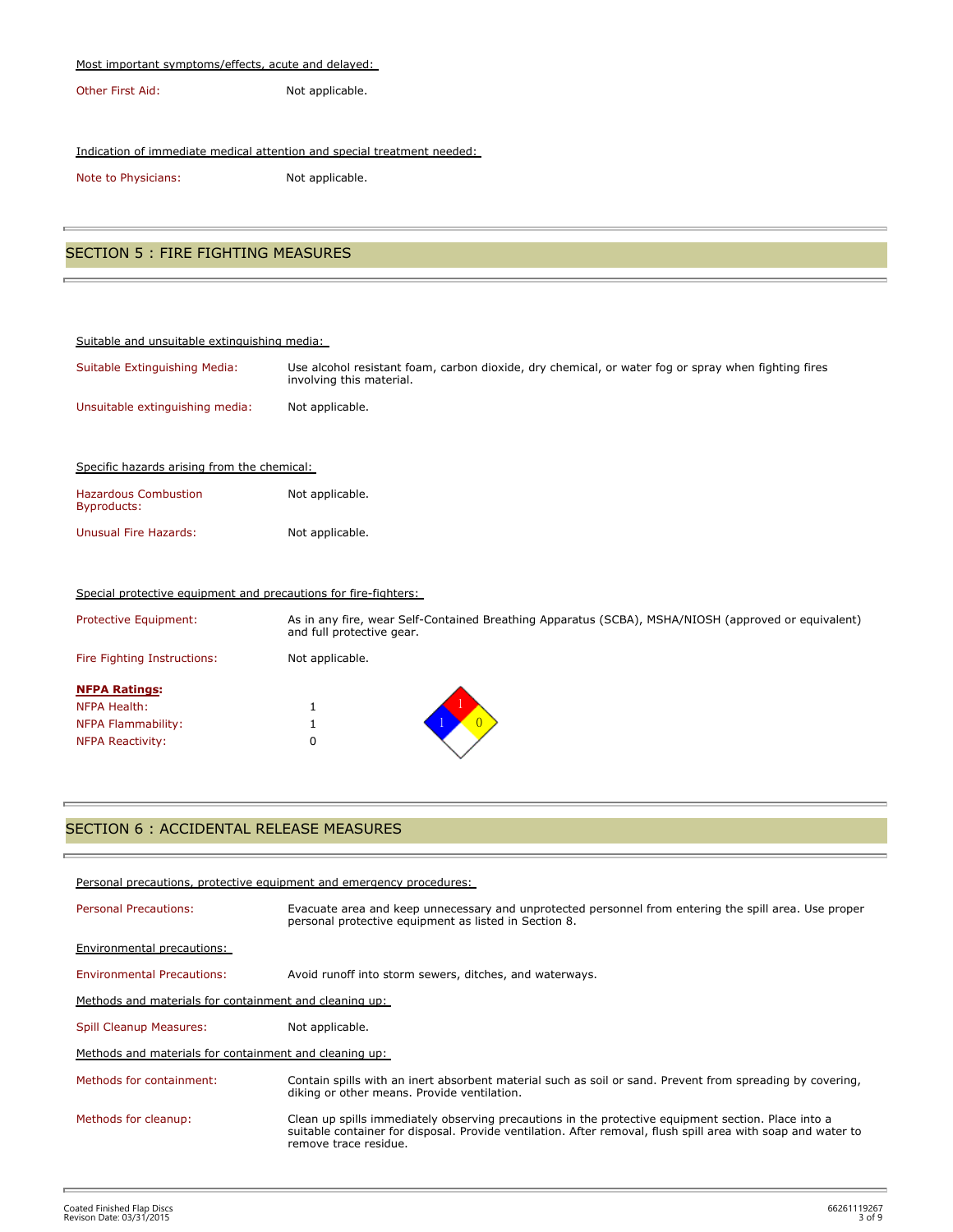Other Precautions: Not applicable.

È.

è

## SECTION 7 : HANDLING and STORAGE

| Precautions for safe handling:                                |                                                                                                                                                                             |
|---------------------------------------------------------------|-----------------------------------------------------------------------------------------------------------------------------------------------------------------------------|
| Handling:                                                     | Use with adequate ventilation. Avoid breathing vapor and contact with eyes, skin and clothing.                                                                              |
| <b>Hygiene Practices:</b>                                     | Wash thoroughly after handling. Avoid contact with eyes and skin. Avoid inhaling vapor or mist.                                                                             |
| Conditions for safe storage, including any incompatibilities: |                                                                                                                                                                             |
| Storage:                                                      | Store in a cool, dry, well ventilated area away from sources of heat, combustible materials, and<br>incompatible substances. Keep container tightly closed when not in use. |

## SECTION 8: EXPOSURE CONTROLS, PERSONAL PROTECTION

#### EXPOSURE GUIDELINES:

| Ingredient                     | <b>Guideline OSHA</b>                                                                             | <b>Guideline NIOSH</b>                                    | <b>Guideline ACGIH</b>                                                                                                                                                        | <b>Quebec Canada</b>                                | <b>Ontario Canada</b>                                       |
|--------------------------------|---------------------------------------------------------------------------------------------------|-----------------------------------------------------------|-------------------------------------------------------------------------------------------------------------------------------------------------------------------------------|-----------------------------------------------------|-------------------------------------------------------------|
| Crystalline Silica,<br>Quartz  |                                                                                                   |                                                           | <b>TLV-TWA: 0.025</b><br>mg/m3 Respirable<br>fraction $(R)$                                                                                                                   | VEMP-TWA: 0.1<br>mg/m3 Respirable<br>fraction $(R)$ | OEL-TWAEV: 0.05<br>mg/m3 Respirable<br>fraction $(R)$       |
| <b>Inorganic fluorides</b>     | PEL-TWA 2.5 mg/m3                                                                                 | REL-TWA 2.5 mg/m3                                         | TLV-TWA 2.5 mg/m3                                                                                                                                                             |                                                     |                                                             |
| Zirconium dioxide              |                                                                                                   |                                                           | TLV-TWA: 10 mg/m3<br>as zirconium<br>compounds                                                                                                                                |                                                     |                                                             |
| <b>Fiberglass</b>              | PEL-TWA: 1 f/cc as<br>Continuous filament<br>glass                                                |                                                           | TLV-TWA: 1 f/cc as<br>Continuous filament<br>glass<br>TLV-TWA: 5 mg/m3 as<br>Continuous filament<br>glass                                                                     |                                                     |                                                             |
| Calcium carbonate              |                                                                                                   |                                                           |                                                                                                                                                                               | VEMP-TWA: 10<br>mg/m3 Total<br>particulate/dust (T) |                                                             |
| Aluminum Oxide,<br>Non-fibrous | PEL-TWA: 5 mg/m3<br>Respirable fraction (R)<br>PEL-TWA: 15 mg/m3<br>Total particulate/dust<br>(T) |                                                           | TLV-TWA: 10 mg/m3                                                                                                                                                             | VEMP-TWA: 10<br>mg/m3 Total<br>particulate/dust (T) | <b>OEL-TWAEV: 10</b><br>mg/m3 Total<br>particulate/dust (T) |
| Ingredient                     | <b>Alberta Canada</b>                                                                             | <b>Mexico</b>                                             | <b>British Columbia</b><br>Canada                                                                                                                                             |                                                     |                                                             |
| Crystalline Silica,<br>Quartz  | OEL-TWA: 0.1 mg/m3<br>Respirable fraction (R)                                                     | LMPE-PPT: $0.1 \text{ mg/m}$ 3<br>Respirable fraction (R) | <b>OEL-TWA: 0.025</b><br>mg/m3 Respirable<br>fraction $(R)$                                                                                                                   |                                                     |                                                             |
| Calcium carbonate              | OEL-TWA: 10 mg/m3                                                                                 |                                                           | OEL-TWA: 10 mg/m3<br>Total particulate/dust<br>(T)<br>OEL-TWA: 3 mg/m3<br>Respirable fraction (R)<br>OEL-STEL: 20 mg/m3<br>Total particulate/dust<br>(T)                      |                                                     |                                                             |
| Aluminum Oxide,<br>Non-fibrous | OEL-TWA: 10 mg/m3                                                                                 | MPE-PPT: 0.1 mg/m3<br>Respirable fraction (R)             | OEL-TWA: 3 mg/m3<br>Respirable fraction (R)<br>OEL-TWA: 10 mg/m3<br>OEL-TWA: 10 mg/m3<br>Total particulate/dust<br>(T)<br>OEL-STEL: 20 mg/m3<br>Total particulate/dust<br>(T) |                                                     |                                                             |

Appropriate engineering controls: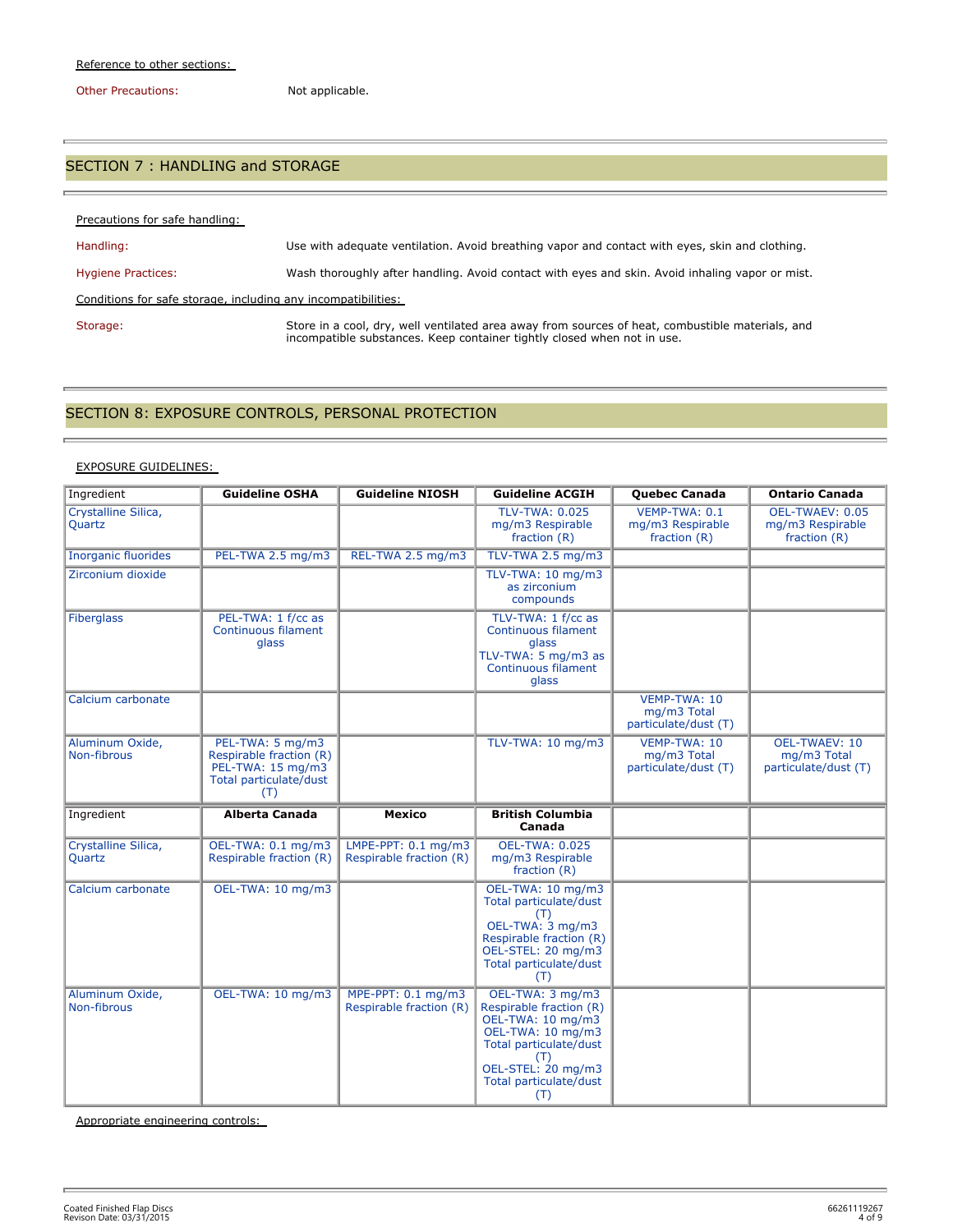| <b>Engineering Controls:</b>        | Use appropriate engineering control such as process enclosures, local exhaust ventilation, or other<br>engineering controls to control airborne levels below recommended exposure limits. Good general<br>ventilation should be sufficient to control airborne levels. Where such systems are not effective wear<br>suitable personal protective equipment, which performs satisfactorily and meets OSHA or other<br>recognized standards. Consult with local procedures for selection, training, inspection and maintenance of<br>the personal protective equipment. |  |
|-------------------------------------|-----------------------------------------------------------------------------------------------------------------------------------------------------------------------------------------------------------------------------------------------------------------------------------------------------------------------------------------------------------------------------------------------------------------------------------------------------------------------------------------------------------------------------------------------------------------------|--|
| Individual protection measures:     |                                                                                                                                                                                                                                                                                                                                                                                                                                                                                                                                                                       |  |
| Eye/Face Protection:                | Wear appropriate protective glasses or splash goggles as described by 29 CFR 1910.133, OSHA eye and<br>face protection regulation, or the European standard EN 166.                                                                                                                                                                                                                                                                                                                                                                                                   |  |
| <b>Skin Protection Description:</b> | Chemical-resistant gloves and chemical goggles, face-shield and synthetic apron or coveralls should be<br>used to prevent contact with eyes, skin or clothing.                                                                                                                                                                                                                                                                                                                                                                                                        |  |
| <b>Respiratory Protection:</b>      | A NIOSH approved air-purifying respirator with an organic vapor cartridge or canister may be permissible<br>under certain circumstances where airborne concentrations are expected to exceed exposure limits.<br>Protection provided by air purifying respirators is limited. Use a positive pressure air supplied respirator if<br>there is any potential for an uncontrolled release, exposure levels are not known, or any other<br>circumstances where air purifying respirators may not provide adequate protection.                                             |  |
| <b>Other Protective:</b>            | Facilities storing or utilizing this material should be equipped with an eyewash facility and a safety shower.                                                                                                                                                                                                                                                                                                                                                                                                                                                        |  |
| <b>PPE Pictograms:</b>              |                                                                                                                                                                                                                                                                                                                                                                                                                                                                                                                                                                       |  |

## SECTION 9 : PHYSICAL and CHEMICAL PROPERTIES

#### PHYSICAL AND CHEMICAL PROPERTIES:

Ė

p.

| Physical State Appearance:                | Solid article.                                                                 |
|-------------------------------------------|--------------------------------------------------------------------------------|
| Color:                                    | Not determined.                                                                |
| Odor:                                     | Odorless.                                                                      |
| Odor Threshold:                           | Not determined.                                                                |
| <b>Boiling Point:</b>                     | Not determined.                                                                |
| <b>Melting Point:</b>                     | Not determined.                                                                |
| Density:                                  | Not determined.                                                                |
| Solubility:                               | Not determined.                                                                |
| Vapor Density:                            | Not determined.                                                                |
| Vapor Pressure:                           | Not determined.                                                                |
| <b>Evaporation Rate:</b>                  | Not determined.                                                                |
| pH:                                       | Not determined.                                                                |
| Viscosity:                                | Not determined.                                                                |
| Coefficient of Water/Oil<br>Distribution: | Not determined.                                                                |
| Flammability:                             | Not determined.                                                                |
| Flash Point:                              | None.                                                                          |
| Lower Flammable/Explosive Limit:          | Not applicable.                                                                |
| Upper Flammable/Explosive Limit:          | Not applicable.                                                                |
| Auto Ignition Temperature:                | Not applicable.                                                                |
| <b>Explosive Properties:</b>              | Excessive dust accumulation could present a potential combustible dust hazard. |
| <b>VOC Content:</b>                       | Not determined.                                                                |
|                                           |                                                                                |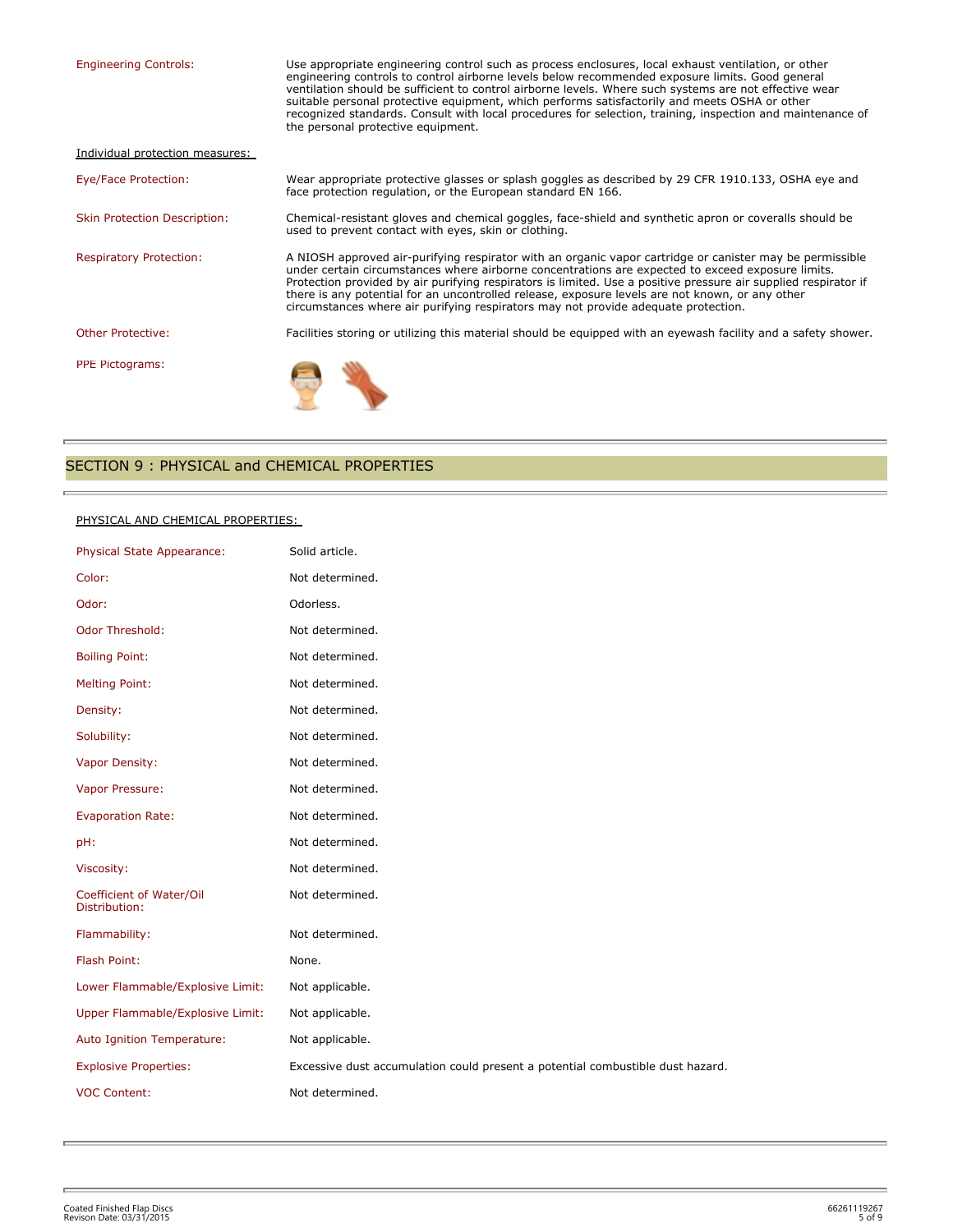## SECTION 10 : STABILITY and REACTIVITY

| Reactivity:                            |                                                                                     |
|----------------------------------------|-------------------------------------------------------------------------------------|
| Reactivity:                            | Not applicable.                                                                     |
| <b>Chemical Stability:</b>             |                                                                                     |
| <b>Chemical Stability:</b>             | Stable under normal temperatures and pressures.                                     |
| Possibility of hazardous reactions:    |                                                                                     |
| Hazardous Polymerization:              | Not reported.                                                                       |
| Conditions To Avoid:                   |                                                                                     |
| <b>Conditions to Avoid:</b>            | Heat, flames, incompatible materials, and freezing or temperatures below 32 deg. F. |
| Incompatible Materials:                |                                                                                     |
| Incompatible Materials:                | Oxidizing agents. Strong acids and alkalis.                                         |
| Hazardous Decomposition Products:      |                                                                                     |
| <b>Special Decomposition Products:</b> | Not applicable.                                                                     |

## SECTION 11 : TOXICOLOGICAL INFORMATION

## TOXICOLOGICAL INFORMATION:

į,

Acute Toxicity: This product has not been tested for its toxicity.

| <b>Carcinogens:</b>            |                                                                  |              |             |             |            |                                                             |
|--------------------------------|------------------------------------------------------------------|--------------|-------------|-------------|------------|-------------------------------------------------------------|
|                                | <b>ACGIH</b>                                                     | <b>NIOSH</b> | <b>OSHA</b> | <b>IARC</b> | <b>NTP</b> | <b>MEXICO</b>                                               |
| Aluminum Oxide,<br>Non-fibrous | A4 Not<br><b>Classifiable as a</b><br><b>Human</b><br>Carcinogen | No Data      | No Data     | No Data     | No Data    | A4 Not<br>l Classifiable as a<br><b>Human</b><br>Carcinogen |

| <b>Crystalline Silica, Quartz:</b> |                                                                                                                                                                                                                                                                                                                                                                                                                            |
|------------------------------------|----------------------------------------------------------------------------------------------------------------------------------------------------------------------------------------------------------------------------------------------------------------------------------------------------------------------------------------------------------------------------------------------------------------------------|
| <b>RTECS Number:</b>               | VV7330000                                                                                                                                                                                                                                                                                                                                                                                                                  |
| <b>Zirconium dioxide:</b>          |                                                                                                                                                                                                                                                                                                                                                                                                                            |
| <b>RTECS Number:</b>               | ZH8800000                                                                                                                                                                                                                                                                                                                                                                                                                  |
| <b>Epoxy resin:</b>                |                                                                                                                                                                                                                                                                                                                                                                                                                            |
| <b>RTECS Number:</b>               | SL6475000                                                                                                                                                                                                                                                                                                                                                                                                                  |
| Eye:                               | Eye - Rabbit Standard Draize test.: 100 mg [mild] (RTECS)                                                                                                                                                                                                                                                                                                                                                                  |
| Ingestion:                         | Oral - Rat LD50 : 11400 mg/kg [Behavioral - Somnolence (general depressed activity) Lungs, Thorax, or<br>Respiration - Dyspnea Nutritional and Gross Metabolic - Weight loss or decreased weight gain]<br>Oral - Mouse LD50 : 15600 mg/kg [Behavioral - Somnolence (general depressed activity) Lungs, Thorax,<br>or Respiration - Dyspnea Nutritional and Gross Metabolic - Weight loss or decreased weight gain] (RTECS) |
| <b>Fiberglass:</b>                 |                                                                                                                                                                                                                                                                                                                                                                                                                            |
| <b>RTECS Number:</b>               | LK3651000                                                                                                                                                                                                                                                                                                                                                                                                                  |
| <b>Calcium carbonate:</b>          |                                                                                                                                                                                                                                                                                                                                                                                                                            |
| <b>RTECS Number:</b>               | EV9580000                                                                                                                                                                                                                                                                                                                                                                                                                  |
| <b>Amorphous Silica, Fumed:</b>    |                                                                                                                                                                                                                                                                                                                                                                                                                            |
| <b>RTECS Number:</b>               | VV7310000                                                                                                                                                                                                                                                                                                                                                                                                                  |
| Ingestion:                         | Oral - Rat LD50: 3160 mg/kg [Details of toxic effects not reported other than lethal dose value] (RTECS)                                                                                                                                                                                                                                                                                                                   |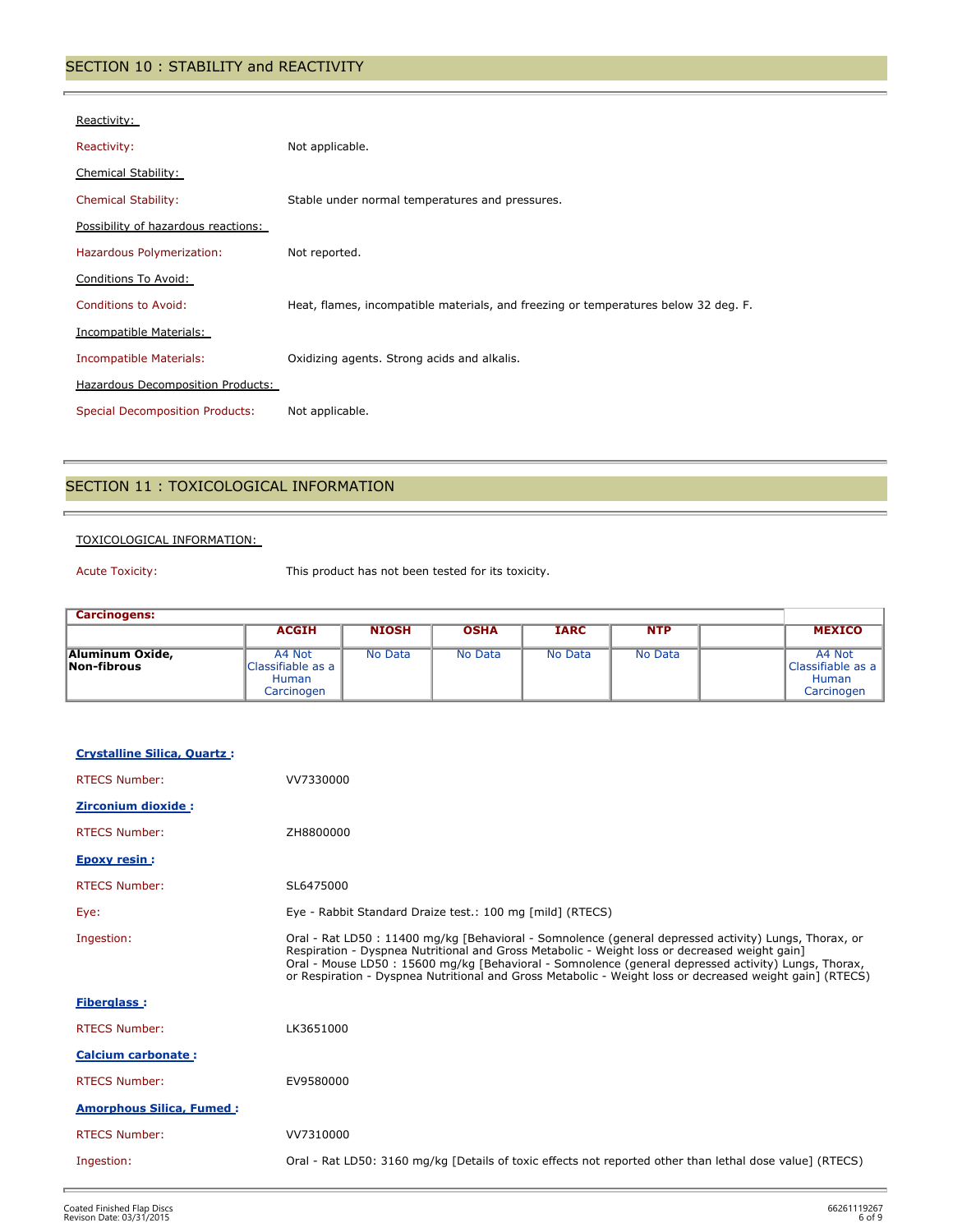#### **Aluminum Oxide, Non-fibrous :**

| <b>RTECS Number:</b> | BD1200000                                                                                                                                                                                                                                              |
|----------------------|--------------------------------------------------------------------------------------------------------------------------------------------------------------------------------------------------------------------------------------------------------|
| Inhalation:          | Inhalation - Rat TCLo: 200 mg/m3/5H/28W (Intermittent) [Lungs, Thorax, or Respiration - Structural or<br>functional change in trachea or bronchi; Lungs, Thorax, or Respiration - Chronic pulmonary edema;<br>Related to Chronic Data - death] (RTECS) |
| <b>Resin:</b>        |                                                                                                                                                                                                                                                        |
| <b>RTECS Number:</b> | SM8542500                                                                                                                                                                                                                                              |
| Skin:                | Administration onto the skin - Rat LD50 : > 2 gm/kg [Details of toxic effects not reported other than<br>lethal dose value ] (RTECS)                                                                                                                   |
| Ingestion:           | Oral - Rat LD50 : >5 qm/kg [Details of toxic effects not reported other than lethal dose value ] (RTECS)                                                                                                                                               |

#### SECTION 12 : ECOLOGICAL INFORMATION

#### Ecotoxicity:

Ecotoxicity: Please contact the phone number or address of the manufacturer listed in Section 1 for information on ecotoxicity.

## SECTION 13 : DISPOSAL CONSIDERATIONS

#### Description of waste:

Waste Disposal: Consult with the US EPA Guidelines listed in 40 CFR Part 261.3 for the classifications of hazardous waste prior to disposal. Furthermore, consult with your state and local waste requirements or guidelines, if applicable, to ensure compliance. Arrange disposal in accordance to the EPA and/or state and local guidelines.

## SECTION 14 : TRANSPORT INFORMATION

| UN number:                    | Not regulated as hazardous material for transportation. |
|-------------------------------|---------------------------------------------------------|
| UN proper shipping name:      | Not regulated as hazardous material for transportation. |
| Transport hazard class(es):   | Not regulated as hazardous material for transportation. |
| Packing group:                | Not regulated as hazardous material for transportation. |
| Environmental hazards:        | Not regulated as hazardous material for transportation. |
| Special precautions for user: | Not regulated as hazardous material for transportation. |

## SECTION 15 : REGULATORY INFORMATION

Safety, health and environmental regulations specific for the product:

#### **Inventory Status**

| <b>Japan ENCS</b> | <b>South Korea KECL</b> | <b>Australia AICS</b> | <b>Canada NDSL</b> | <b>Canada DSL</b> |
|-------------------|-------------------------|-----------------------|--------------------|-------------------|
|                   |                         |                       |                    |                   |
|                   |                         |                       |                    |                   |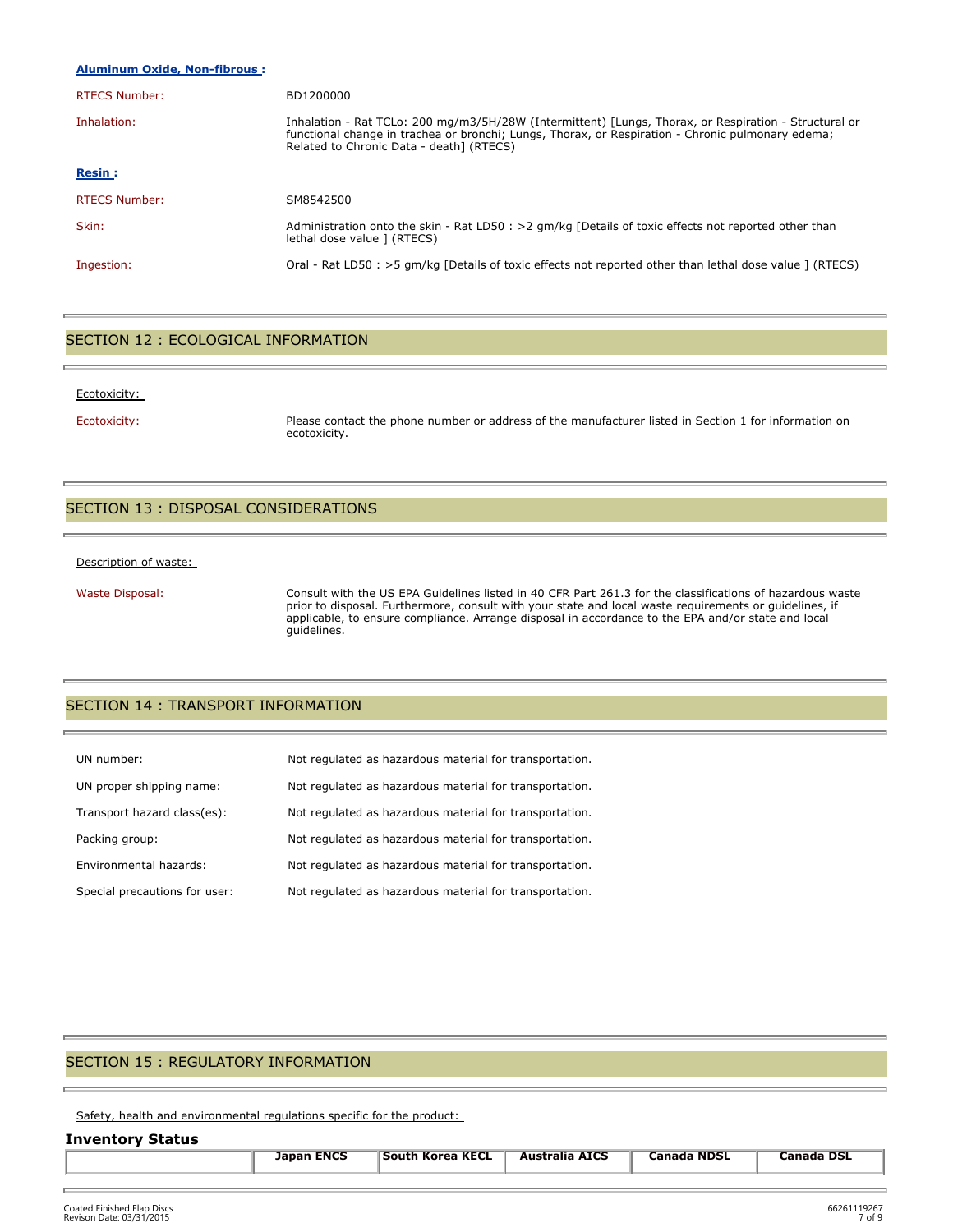| Crystalline Silica, Quartz  |           |          |        |               | <b>Listed</b> |
|-----------------------------|-----------|----------|--------|---------------|---------------|
| Zirconium dioxide           |           |          |        |               | <b>Listed</b> |
| Epoxy resin                 |           |          |        |               | <b>Listed</b> |
| Fiberglass                  |           |          |        |               | <b>Listed</b> |
| Calcium carbonate           |           |          |        | <b>Listed</b> |               |
| Amorphous Silica, Fumed     |           |          |        |               | <b>Listed</b> |
| Aluminum Oxide, Non-fibrous | $(1) -23$ | KE-01012 | Listed |               | <b>Listed</b> |
| Resin                       |           |          |        |               | <b>Listed</b> |

|                             | <b>TSCA Inventory</b><br><b>Status</b> |  |  |
|-----------------------------|----------------------------------------|--|--|
| Crystalline Silica, Quartz  | <b>Listed</b>                          |  |  |
| Zirconium dioxide           | <b>Listed</b>                          |  |  |
| Epoxy resin                 | <b>Listed</b>                          |  |  |
| Fiberglass                  | <b>Listed</b>                          |  |  |
| Calcium carbonate           | <b>Listed</b>                          |  |  |
| Aluminum Oxide, Non-fibrous | <b>Listed</b>                          |  |  |
| Resin                       | <b>Listed</b>                          |  |  |

| <b>Crystalline Silica, Ouartz:</b> |
|------------------------------------|
|------------------------------------|

Canada IDL: Identified under the Canadian Hazardous Products Act Ingredient Disclosure List: 0.1%.1406(1491)

## **Aluminum Oxide, Non-fibrous :**

Canada IDL: Identified under the Canadian Hazardous Products Act Ingredient Disclosure List: 0.1%.50(1298)

| <b>Crystalline Silica, Quartz:</b>  |           |
|-------------------------------------|-----------|
| <b>FC Number:</b>                   | 238-878-4 |
| <b>Zirconium dioxide:</b>           |           |
| <b>FC Number:</b>                   | 215-227-2 |
| <b>Fiberglass:</b>                  |           |
| <b>FC Number:</b>                   | 266-046-0 |
| <b>Calcium carbonate:</b>           |           |
| <b>FC Number:</b>                   | 215-279-6 |
| <b>Aluminum Oxide, Non-fibrous:</b> |           |
| <b>FC Number:</b>                   | 215-691-6 |

## **State Right To Know**

|                             | <b>RI</b> | <b>MN</b> | IL      | <b>PA</b> | MA            |
|-----------------------------|-----------|-----------|---------|-----------|---------------|
| Crystalline Silica, Quartz  |           |           |         | Listed    | <b>Listed</b> |
| <b>Zirconium dioxide</b>    |           |           |         |           | Listed        |
| Calcium carbonate           |           |           |         | Listed    | Listed        |
| Aluminum Oxide, Non-fibrous | Listed    | Listed    | No Data | Listed    | Listed        |

|                             | NJ                                                      |  |  |
|-----------------------------|---------------------------------------------------------|--|--|
| Aluminum Oxide, Non-fibrous | Listed: NJ Hazardous<br>List; Substance<br>Number: 2891 |  |  |